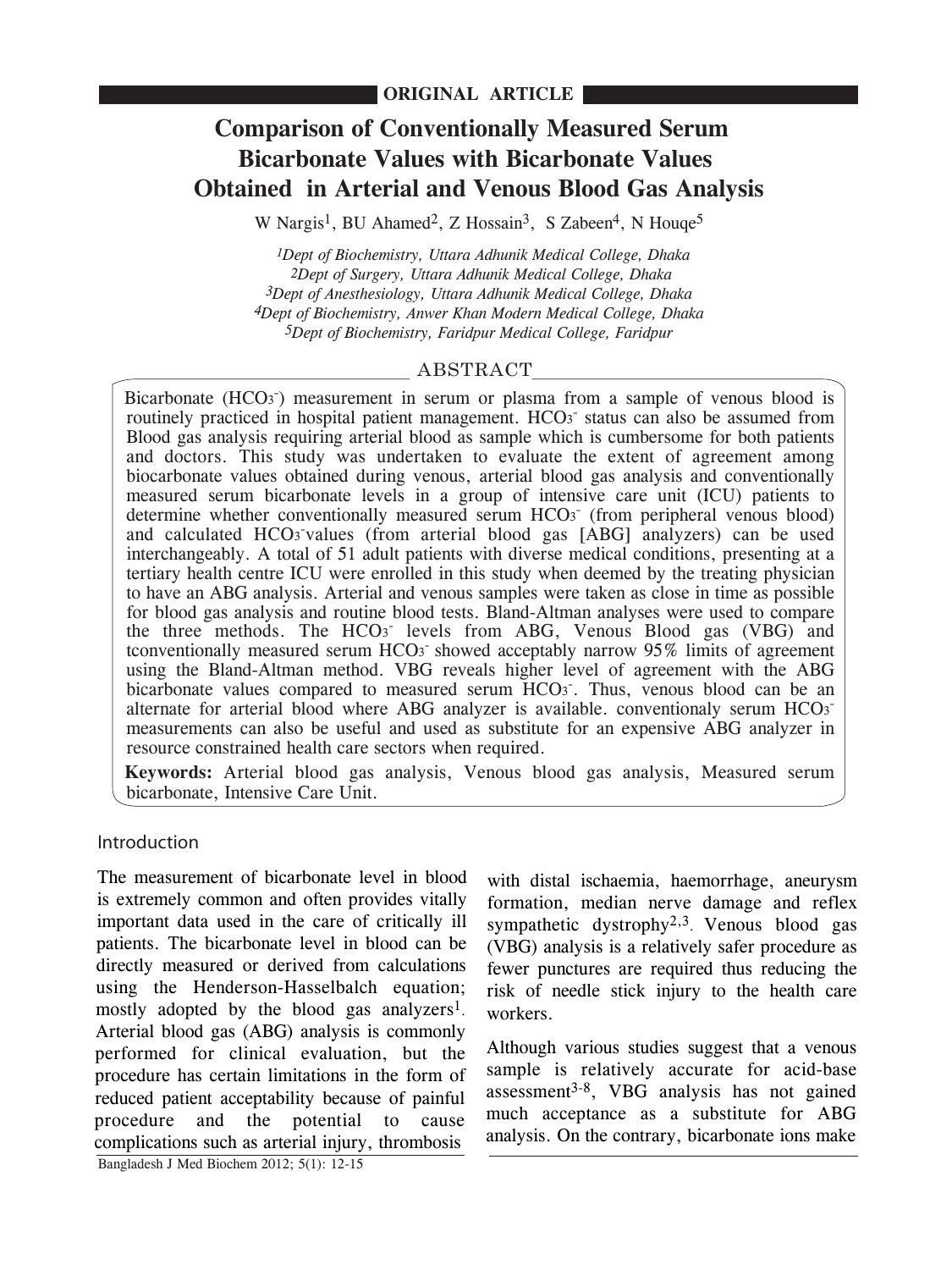up  $\sim$  95% of the total carbon dioxide of the plasma and hence both of them have been used interchangeably. Most blood gas analyzers use the Henderson-Hasselbach equation to calculate bicarbonate values based on the assumption that the dissociation constant (pK) and solubility coefficient  $(\alpha)$  are invariant. However, pK is affected by changes in pH, ionic strength and temperature while the values of  $\alpha$  varies with the composition of the solution such as the presence of increased salts proteins or lipids<sup>1</sup>. Therefore, the calculated bicarbonate values irrespective of the type of sample, may have significant error under certain circum stances, making its reliability questionable. Previous studies using different statistical methods to assess the agreement between measured and calculated bicarbonate have shown conflicting results with some studies showing good agreement<sup>9-12,</sup> while some studies showed otherwise<sup>13-15</sup>.

So far this study is concerned, the feasibility of such expensive procedure in a middle income country like ours is intended to be reconsidered. However, nearly all medical centers in Bangladesh have the conventional laboratory methods to determine the concentrations of this key analyte in routine venous blood. But arterial blood gas analyzers are still limited to a small number of referral hospitals. This study was aimed to investigate the extent of agreement among bicarbonate values obtained in venous and arterial blood gas analysis and conventionally measured serum bicarbonate levels in a group of intensive care unit (ICU) patients to determine whether conventionally measured serum HCO<sub>3</sub> (from peripheral venous blood) and calculated HCO<sub>3</sub><sup>-</sup> values (from ABG analyzers) can be used interchangeably.

# Materials and Methods

This study was conducted in the intensive care unit of a tertiary care teaching hospital of central Bangladesh from July to December 2011. A total of 51 patients, deemed by their treating doctor to require blood gas analysis either during initial evaluations or as part of their clinical care in ICU, were included in this study. After having the study explained, a verbal consent was obtained from the patient or their relative. Samples for arterial and venous blood gas analysis were obtained either by a registered nurse or a doctor as close as possible in time. The peripheral venous samples collected at the time of intravenous line insertion or as per recommendation were also used for other relevant blood tests. Multiple samples from the same patient at different dates were also accepted.

Calculated HCO<sub>3</sub><sup>-</sup> concentrations were obtained from both arterial and venous blood gas samples using a Roche OPTI CCA op39090 instrument which calculates the HCO<sub>3</sub><sup>-</sup> concentration from the arterial  $pH$  and PCO<sub>2</sub>. The HCO<sub>3</sub><sup>-</sup> concentration was directly measured in the same venous serum or plasma by means of ionselective electrodes (ISE). The samples were analyzed as quickly as possible using the blood gas analyzer routinely practiced in the ICU. Data were analyzed using SPSS version 12 and MedCal for Windows. Pearson's correlation and Bias plot (Bland  $\&$  Altman)<sup>16</sup> method was used to compare the three measurements.

## Results

In this study 57 matched sample pairs were collected from 51 patients (29 males 22 females) with mean  $(\pm SD)$  of age 54 $\pm 14$  years. The presenting diagnosis of the patients were: acute respiratory distress (33%), acute coronary syndrome (27%), acute on chronic renal failure (19%), post-operative sepsis (15%) and other suspected metabolic derangements (1%). The mean  $(\pm SD)$  calculated HCO<sub>3</sub>- from arterial and venous gas analysis were  $26.07(\pm3.8)$  mEq/L, 26.58  $(\pm 3.9)$  mEq/L respectively and conventionally measured serum HCO3- value was 27.57  $(\pm 4.04)$  mEq/L. The values shared highly significant correlation ( $p < 0.0001$ ; r: ABG vs  $VBG=0.998$ , measured serum vs  $ABC = 0.984$ and measured serum vs VBG=0.986). Table I shows the mean deference along with their 95% limits of agreement in Bland & Altman comparison of measurements.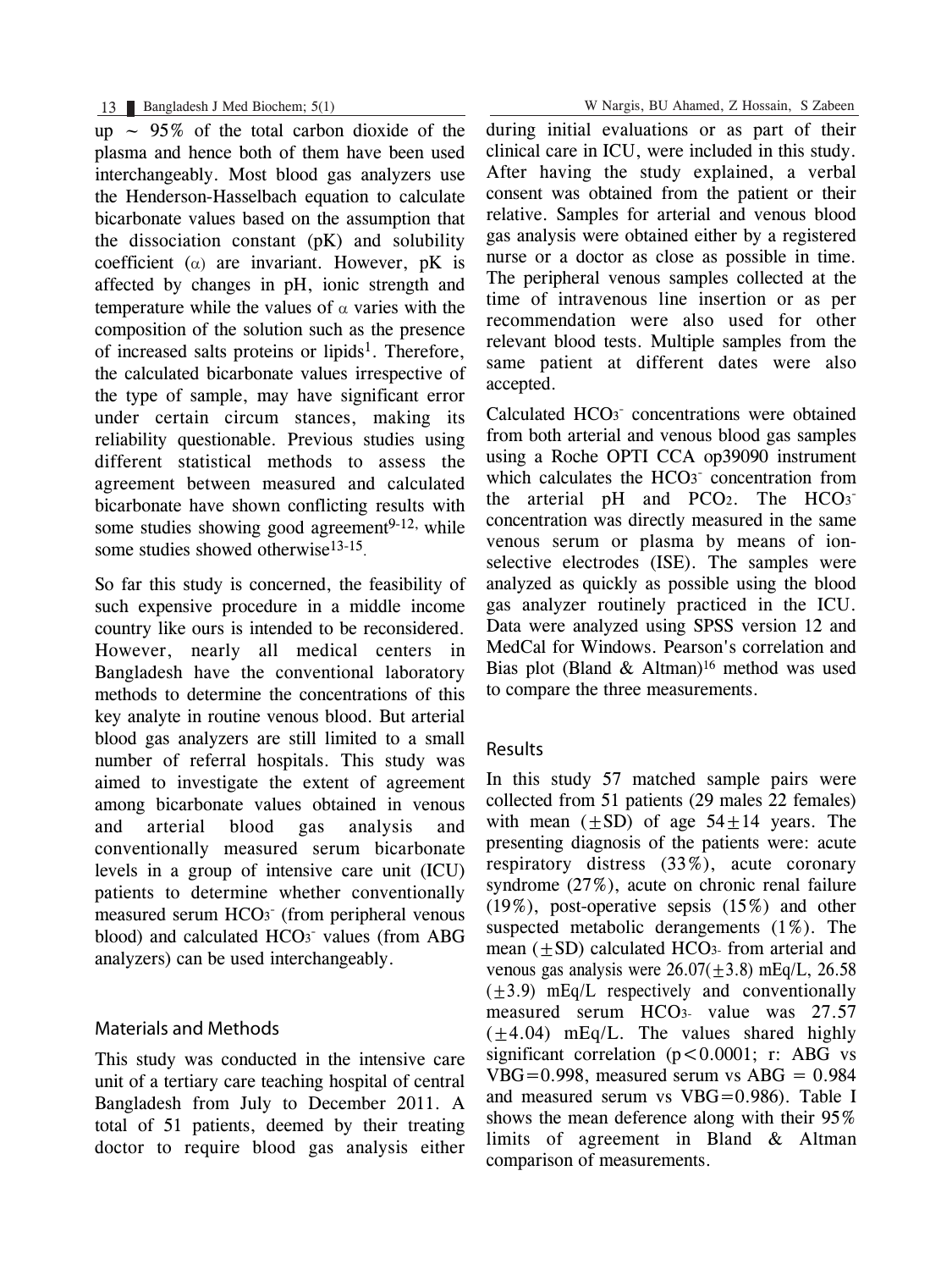Comparison of Conventionally Measured Serum Bicarbonate

**Table I:** Bland & Altman comparison of Bicarbonate values in different methods.

| <b>Bicarbonate</b><br>Measurements                                     | Mean Difference | Bland - Altman 95%<br>$(SD)(mEq/L)$ limits of Agreement $(mEq/L)$ |
|------------------------------------------------------------------------|-----------------|-------------------------------------------------------------------|
| Calculated Arterial vs<br>Venous Blood Gas<br>$HCO3-$                  | 0.51(0.22)      | $-0.07$ to $-0.95$                                                |
| Measured Serum vs<br>Calculated Arterial Blood<br>Gas HCO <sub>3</sub> | 1.5(0.69)       | $-0.13$ to $-2.89$                                                |
| Measured Serum vs<br>Calculated Venous Blood<br>Gas HCO <sub>3</sub>   | $-0.99(0.65)$   | $0.29$ to $-2.27$                                                 |

The bias plots (figs 1, 2 and 3), demonstrates acceptable agreement for all values of bicarbonate (mEq/l) with relative poor agreement for Measured Serum vs Calculated Arterial Blood Gas HCO3- (fig 2).



**Figure 1:** *Bias plot comparing calculated arterial and venous blood gas HCO3- (Cal ABG: calculated arterial blood gas HCO3-, Cal VBG: calculated venous blood gas HCO3-)*



**Figure 2:** *Bias plot comparing Measured Serum vs Calculated Arterial Blood Gas HCO3- (Cal ABG: calculated arterial blood gas HCO3-)*



**Figure 3:** *Bias plot comparing Measured Serum vs Calculated Venous Blood Gas HCO3- (Cal VBG: Calculated Venous blood gas HCO3-)*

#### **Discussion**

An important part of the assessment of the clinical status and progress of critically ill patients is timely assessment of acid-base status which is invariably practiced in arterial blood when it comes to blood gas analyzer. However, it may not always be practical to obtain arterial samples particularly in the early stages of resuscitation. Besides, such sophisticated device demands careful handling and adequate maintenance raising the cost of analysis. Plenty of reported evidence is available on agreement in ABG and VBG values but it does not reduce the cost load over a patient. So, this study was intended to focus on the unseen burdens over patient as well as the health care institutes and to look for a relatively easy, price-worthy and more specific way of measurement.

The agreement or discrepancy between measured and calculated bicarbonate and whether both can be used interchangeably has long been discussed since the  $80's^{11,12,17,18}$ without any concrete conclusion. With the advancement in the methodology, this issue seemed to have resurfaced with a couple of articles published since 20088-10.

The correlation coefficient between the measured and calculated bicarbonate revealed a good correlation  $(r=0.977, p<0.001)$ . However the use of correlation coefficient alone to assess the agreement between two methods may not be appropriate as correlation depends on the range of values in the sample, a wide range of values like ours will yield a high correlation coefficient. Therefore, values which seem to be in poor agreement can produce high correlations provided the range is wide enough. Now, using Bland-Altman analysis, this study exhibited excellent agreement in the bicarbonate values. According the Bland-Altman analysis highest degree of agreement was found between VBG for ABG bicarbonates $3-8$  followed by measured serum versus VBG and measured serum versus ABG bicarbonate<sup>9-12</sup> estimates respectively unlike a  $few^{13-15}$ . However, such comparisons of measured and calculated HCO<sub>3</sub><sup>-</sup> values can be used to detect errors in the collection or analysis of blood samples.